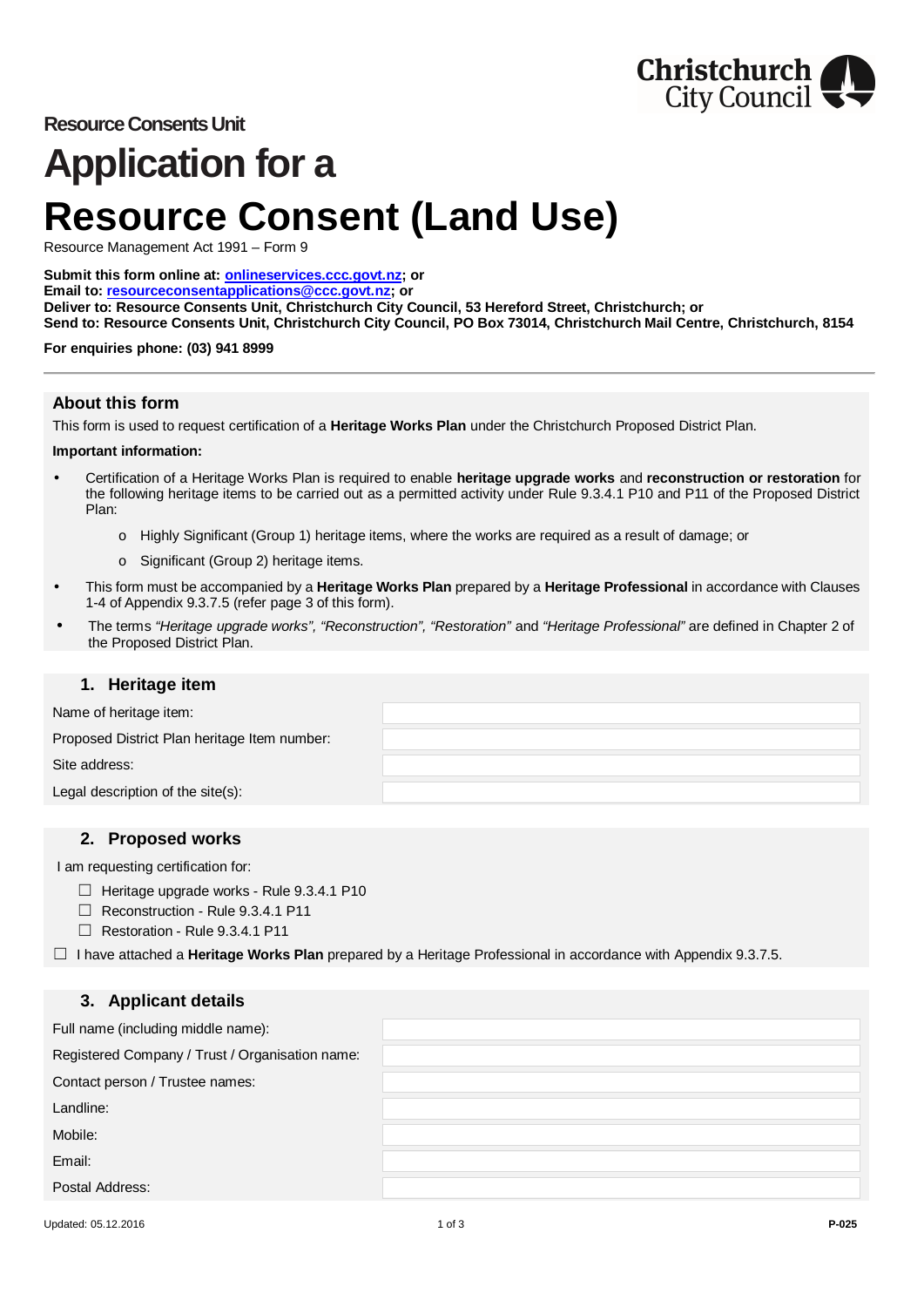| Signature of Applicant: (Or person authorised to sign on behalf of Applicant) |       |  |
|-------------------------------------------------------------------------------|-------|--|
|                                                                               |       |  |
| Date:                                                                         | Name: |  |
|                                                                               |       |  |
| 4. Agent (if applicable)                                                      |       |  |
| Name:                                                                         |       |  |
| Name of firm:                                                                 |       |  |
| Landline:                                                                     |       |  |
| Mobile:                                                                       |       |  |
| Email:                                                                        |       |  |

#### Postal Address:

#### **5. Privacy information**

The information on this form is required for the Council to process your request. All information submitted is required to be kept available for public record, therefore the public (including business organisations and other units of the Council) may view this application, once submitted. It may also be made available on the Council's website. If there is commercially sensitive information in your request please let us know. If you would like to request access to, or correction of, your details, please contact the Council.